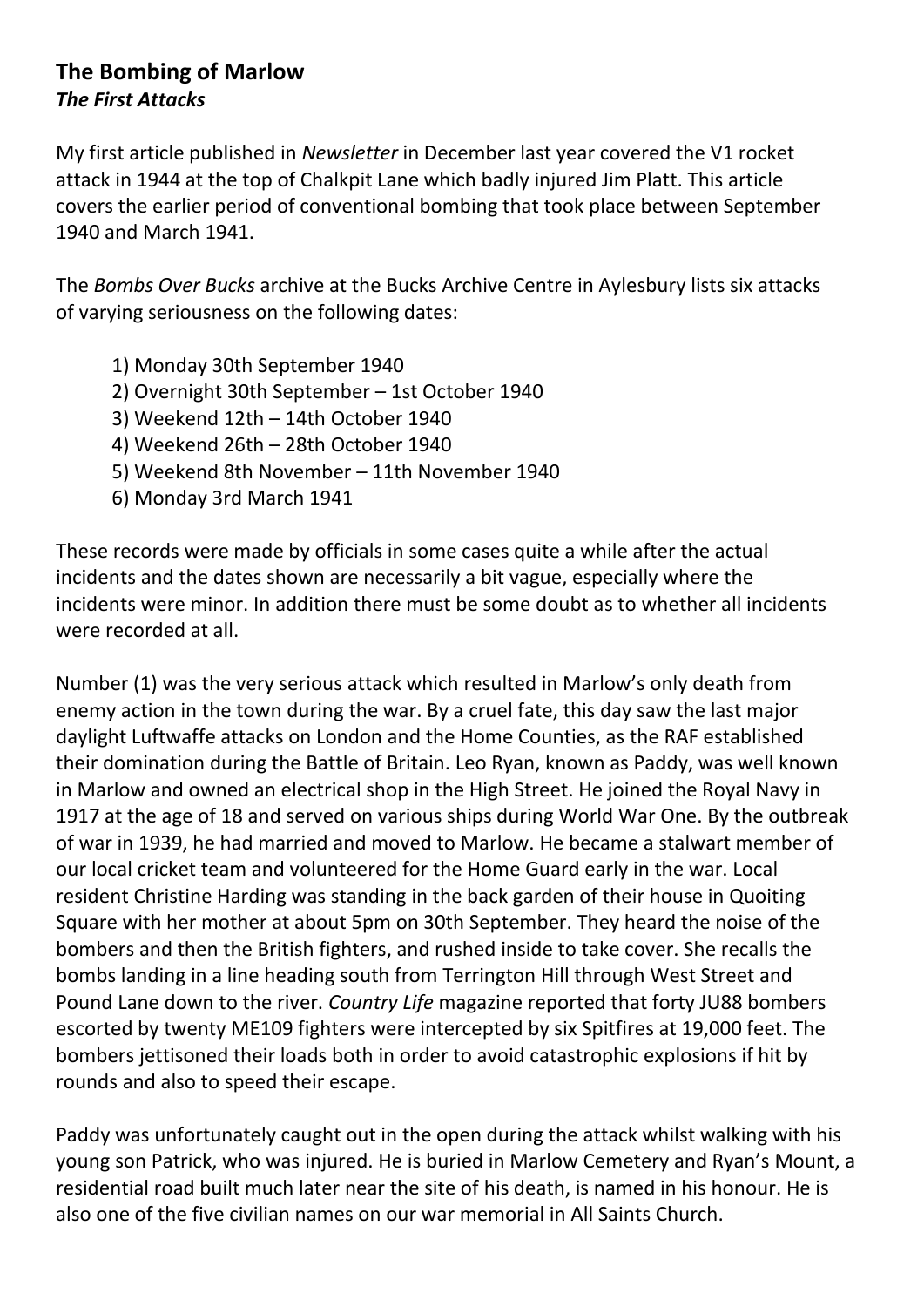If you want to know more about Paddy Ryan, I recommend the excellent website: <http://www.chalfontcrew.plus.com/page29.html>



Paddy is seen here, second from left, ready for a cricket match with Boris Karloff in 1936.

Number (2) saw the dropping of bombs overnight which caused extensive damage in West Street and the Henley Road, Thames Place, and the Lovell's Sawmills in the station area. No casualties were recorded. The wardens have written 'Thames Place' but I'm guessing that they meant 'Thames Lawn'. Janet Smith suggests that this raid may in fact have taken place in the afternoon or early evening because her father recalled taking his wife, who was afraid to go out in the blackout, to a matinee showing at the cinema. They had to leave suddenly when the bombs came down, and flakes fell off the cinema ceiling with the vibration. As further evidence that this was indeed the same incident, he mentioned a bomb dropped in the garden of The Sycamores at the bottom of Mill Road, beside the original Thames Lawn mansion.

Number (3) was an attack over a weekend which caused damage to water mains and sewers in the Berwick Road area. There were no casualties.

Number (4) was another weekend attack which caused damage in the Oak Tree Road area. Again with no casualties.

Number (5) recorded an unexploded bomb dropped in woodland up on Marlow Common sometime over the weekend.

Number (6) recorded a bomb dropped in the fields of Blounts Farm which caused no damage.